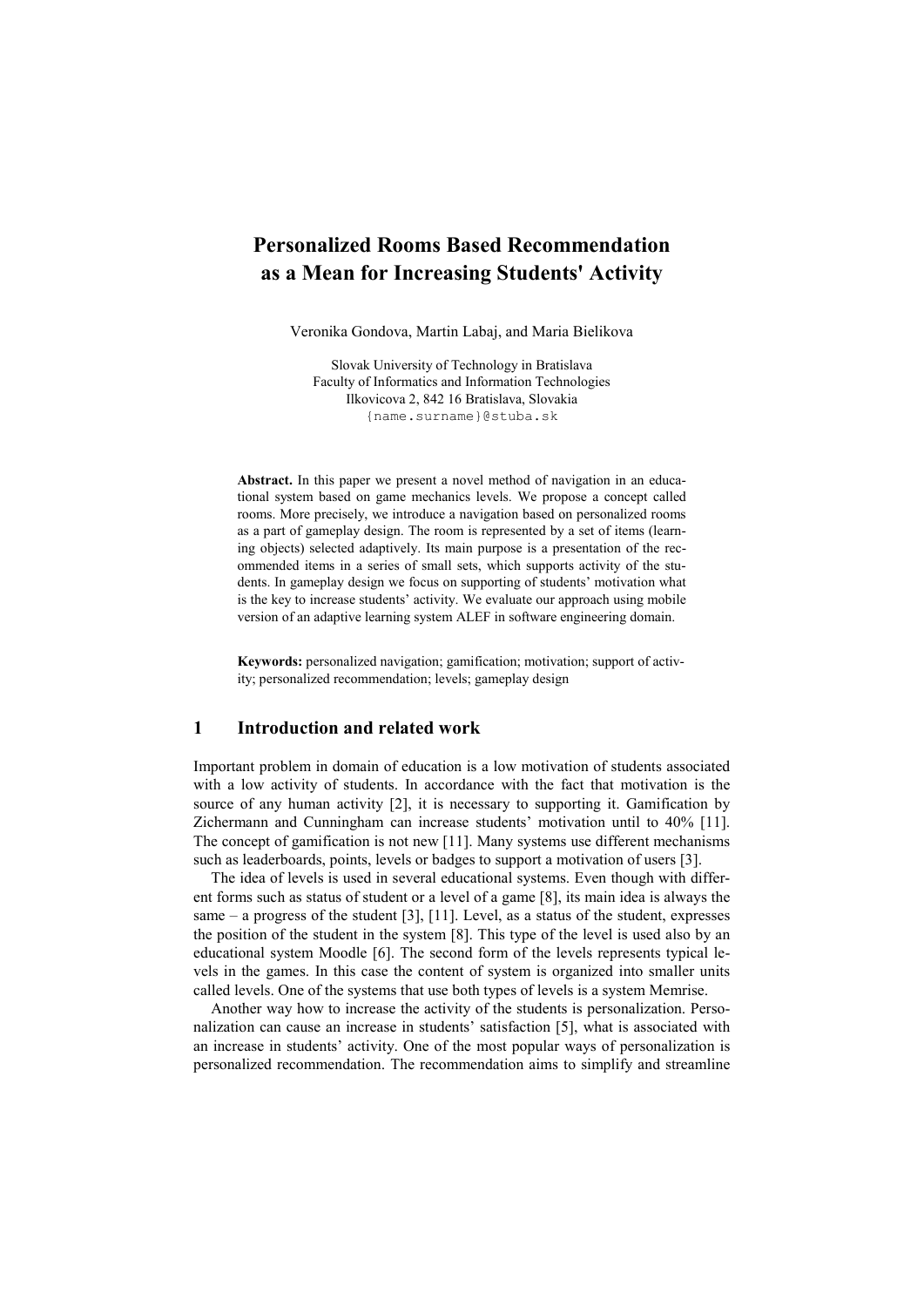users' activity in the system [10], [7]. Currently there are several methods of ommendation including collaborative filtering, content-based filtering or hybrid recommendation [9]. Educational systems using this types of the recommendation are Wayang Outpost, ALEF, Coursera or Moodle [4].

### 2 Navigation based on personalized rooms

Existing approaches use the levels as a mean to express the progress. However, there Immendation [9]. Educational systems using this types of the recommendation are<br>
Wayang Outpost, ALEF, Coursera or Moodle [4].<br> **2 Navigation based on personalized rooms**<br>
Existing approaches use the levels as a mean to cept is exactly used for the motivation. In order to support the activity of students in the system we propose a method of navigation in personalized items. Our method is based on dynamic personalized distribution of items (learning objects) into smaller groups called rooms and navigation between these groups. he motivation. In order to support the activity of students in<br>method of navigation in personalized items. Our method is<br>nalized distribution of items (learning objects) into smaller<br>navigation between these groups.<br>f room

The main difference of rooms and typical levels is in distribution of items rooms that is based on personalized recommendation of items. The items are selected adaptively based on the configuration of two recommenders. The first recommender adaptively based on the configuration of two recommenders. The first recommender hids already solved items. The personalization of rooms is fully realized in the second recommender (realized as IRT recommender) that recommends items from simpler to recommender (realized as IRT recommender) that recommends items from simpler to more complex ones for each student separately. The probability of correct answer of a student to a question is computed through two-parametrical model of an item response theory (2P IRT) that provides information about this probability. s' activity in the system [10]. [7]. Currently there are several methods of the rec-<br>section and the system [10]. [7]. Extention collaborative filtering, content-based filtering or hybrid rec-<br>endation [9]. Educational sys

The navigation between the rooms is a basis for the gameplay principle. At the beginning of the week each student has available only one room. Achieving of the necessary activity in the current room is a condition for the opening of next room. Every room can be used to open a new one no more than once. If is the student active enough in current room he/she can open a new room, otherwise he has to work again with the items in the current room (Fig. 1.).



Fig. 1. Principle of personalized navigation between the rooms. After completing the test in the room A, a score of A is compared with a threshold score, what can cause the creation of a new room or repetition of current test.

Success of the student's try is determined by comparing two types of scores – threshold score and score of a current try. Threshold score reflects minimal activity that the student has to demonstrate to open a new room. This score represents the score the student has to demonstrate to open a new room. This score represents the score obtained for M average correctly answered items. Score of the current try is a sum of two types of score, score for commenting and score for answering. Every type of the score is regularly calculated and it is dependent on the actual difficulty and imporscore is regularly calculated and it is dependent on the actual difficulty and impo tance of items in the current room.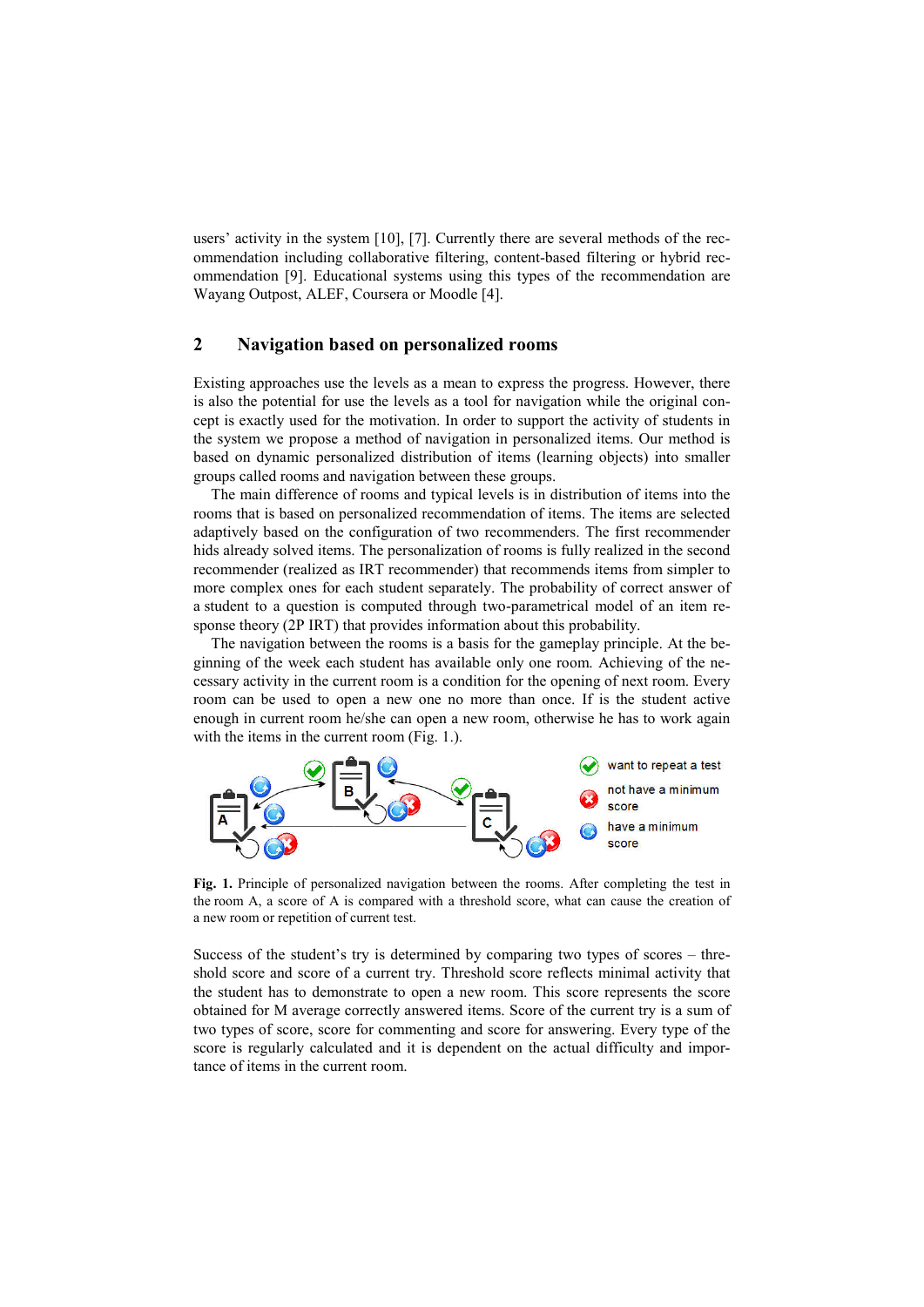# 3 Evaluation

We integrated our method of navigation in the recommended items into the mobile version of Adaptive Learning Framework ALEF [1] (aleftng.fiit.stuba.sk). ALEF is used by students during the semester as their preparation for entry tests in the course of Software Engineering. It contains a set of questions for every week selected manually by a teacher based on the identification of concepts that are taught that week.

We realized a three-week experiment with 250 students. We divided students into two groups based on the activity of students in the system before the experiment and on their study results aimed to make the groups equivalent. Students in the control group worked with the original version of ALEF and students in the experimental group worked with a new version of ALEF with implemented personalized rooms. We monitored students' activity expressed by the interactions of students in ALEF.

After the first week of the experiment we provide a questionnaire for students to determine if personalized rooms did not cause some problems. This questionnaire was answered by 64 students (44 from experimental group and 20 from control group). Depending on the results of the questionnaire we can state that our method reduces the number of students for which number of items in the system was causing frustration by 21% what is a significant result  $(H_0:$  The percentage of students which said that the number of items in the system caused frustration is same for both groups; Mann-Whitneyho U test;  $p = 0.03412$ ;  $p < 0.05$  - H<sub>0</sub> is rejected). The second interesting result of the questionnaire is that up to 86% of students with personalized rooms said that this version of ALEF is better than original version of ALEF.

After three weeks of the experiment we observed 124 active students (61 in control group and 63 in experimental group), 21 674 of students' logs in the system (including 8580 interactions with learning objects) and 37 comments. Our results show that our method increased activity of students (activity = number of interactions with learning objects). The number of interactions in the experimental group was higher by 8% compared to control group. However, this result was not significant.

Despite this our method was able to significantly increase the proportion of interactions to the logs  $(H_0:$  The proportion interactions / logs is same for both groups; Mann-Whitneyho U test;  $p = 0.00548$ ;  $p < 0.05$  - H<sub>0</sub> is rejected). It means that our method increased the percentage of the activity that consists of answering to items to total activity of student in the system. Total activity is equivalent to logs and includes interactions with the questions and also the display of a question or correct answer to a question. Another interesting result was a significant increase of comments in the system, while students in the control group added the 7 comments, students in the experimental group added 30 comments  $(H_0:$  The amount of added comments is same for both groups; Mann-Whitneyho U test;  $p = 0.0463$ ;  $p < 0.05$  - H<sub>0</sub> is rejected).

The last result is a significant reduction of the interactions of type "I do not know" by 67,81% ( $H_0$ : The number of interactions of type "I do not know" is same for both groups; Mann-Whitneyho U test;  $p = 0.03412$ ;  $p < 0.05$  - H<sub>0</sub> is rejected). This type of interaction is recorded as explicit feedback from the students by clicking on the button "I do not know". This result means that our method motivates students to solve questions and not only click on some button to see the result. This difference is due to